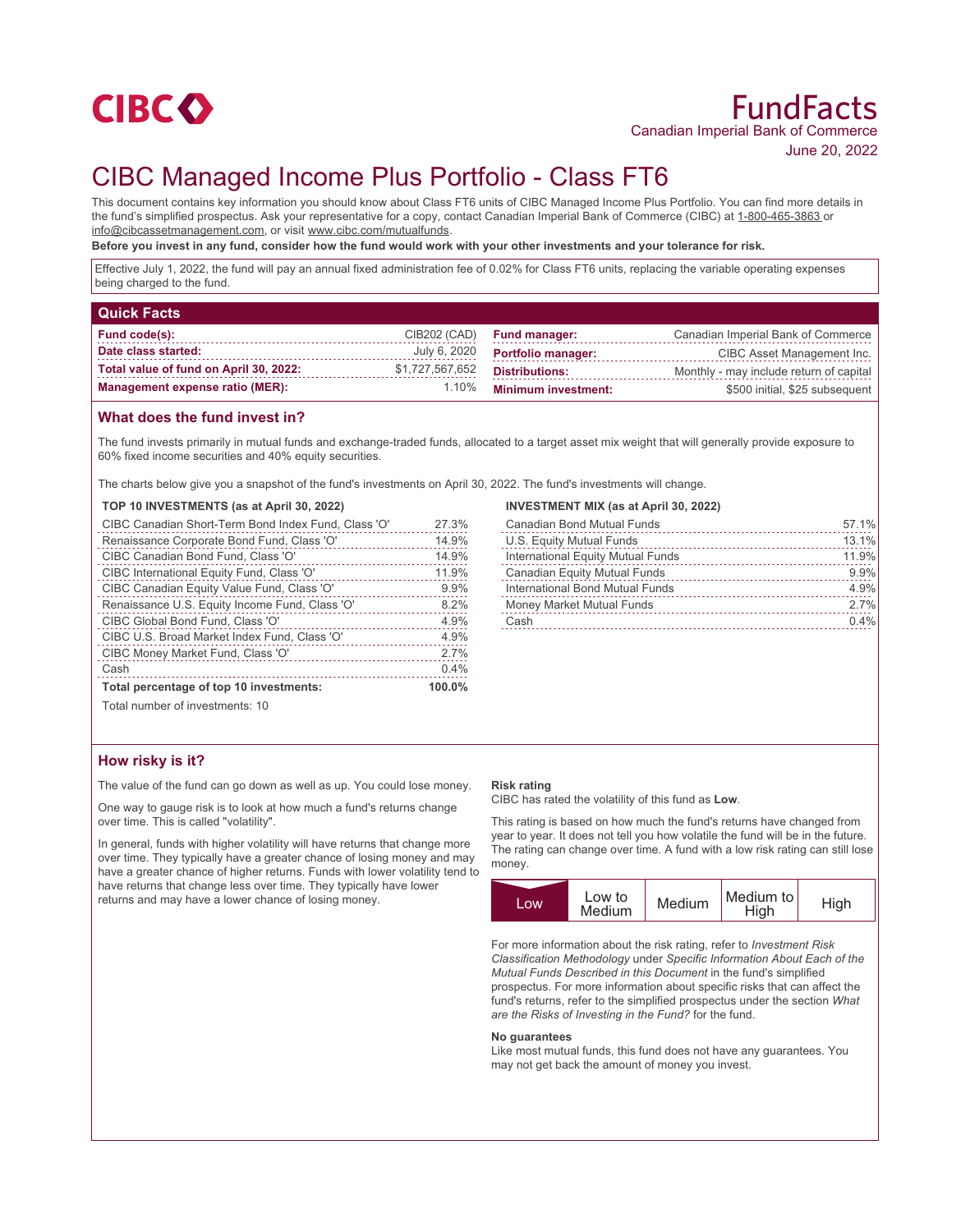## **How has the fund performed?**

This section tells you how Class FT6 units of the fund have performed over the past year. Returns are after expenses have been deducted. These expenses reduce the fund's returns.

#### **YEAR-BY-YEAR RETURNS**

This chart shows how Class FT6 units of the fund performed in the past calendar year. The range of returns and change from year to year can help you assess how risky the fund has been in the past. It does not tell you how the fund will perform in the future.

| 20%<br>15%<br>10%<br>5%<br>$0\%$<br>$-5\%$<br>$-10\%$<br>$-15\%$ | 2.7  |
|------------------------------------------------------------------|------|
|                                                                  |      |
|                                                                  | 2021 |

#### **BEST AND WORST 3-MONTH RETURNS**

This table shows the best and worst returns for Class FT6 units of the fund in a 3-month period over the past calendar year. The best and worst 3-month returns could be higher or lower in the future. Consider how much of a loss you could afford to take in a short period of time.

|                    | <b>Return</b> | 3 months ending    | If you invested \$1,000 at the beginning of the period |  |
|--------------------|---------------|--------------------|--------------------------------------------------------|--|
| <b>Best return</b> |               | 2.6% July 31, 2021 | Your investment would rise to \$1,026                  |  |
| Worst return       | $-1.9\%$      | November 30, 2021  | Your investment would drop to \$981                    |  |

#### **AVERAGE RETURN**

The annual compounded return of Class FT6 units of the fund since July 6, 2020 was 0.3%. If you had invested \$1,000 in the fund on July 6, 2020, your investment would be worth \$1,005 as at April 30, 2022.

| Who is this fund for?                                                                                                                   | A word about tax                                                                                                                                                                                                                                                                                     |
|-----------------------------------------------------------------------------------------------------------------------------------------|------------------------------------------------------------------------------------------------------------------------------------------------------------------------------------------------------------------------------------------------------------------------------------------------------|
| Investors who:<br>• are seeking regular income with a secondary focus on capital growth;<br>and<br>• are investing for the medium term. | In general, you will have to pay income tax on any money you make on a<br>fund. How much you pay depends on the tax laws where you live and<br>whether or not you hold the fund in a registered plan such as a<br>Registered Retirement Savings Plan (RRSP) or a Tax-Free Savings<br>Account (TFSA). |
|                                                                                                                                         | Keep in mind that if you hold your fund in a non-registered plan, fund<br>distributions are included in your taxable income, whether you receive<br>them in cash or have them reinvested.                                                                                                            |

## **How much does it cost?**

The following tables show the fees and expenses you could pay to buy, own, and sell Class FT6 units of the fund. The fees and expenses - including any commissions - can vary among classes of a fund and among funds. Higher commissions can influence representatives to recommend one investment over another. Ask about other funds and investments that may be suitable for you at a lower cost.

#### **1. SALES CHARGES**

There are no sales charges payable when you buy, switch, or sell Class FT6 units of the fund.